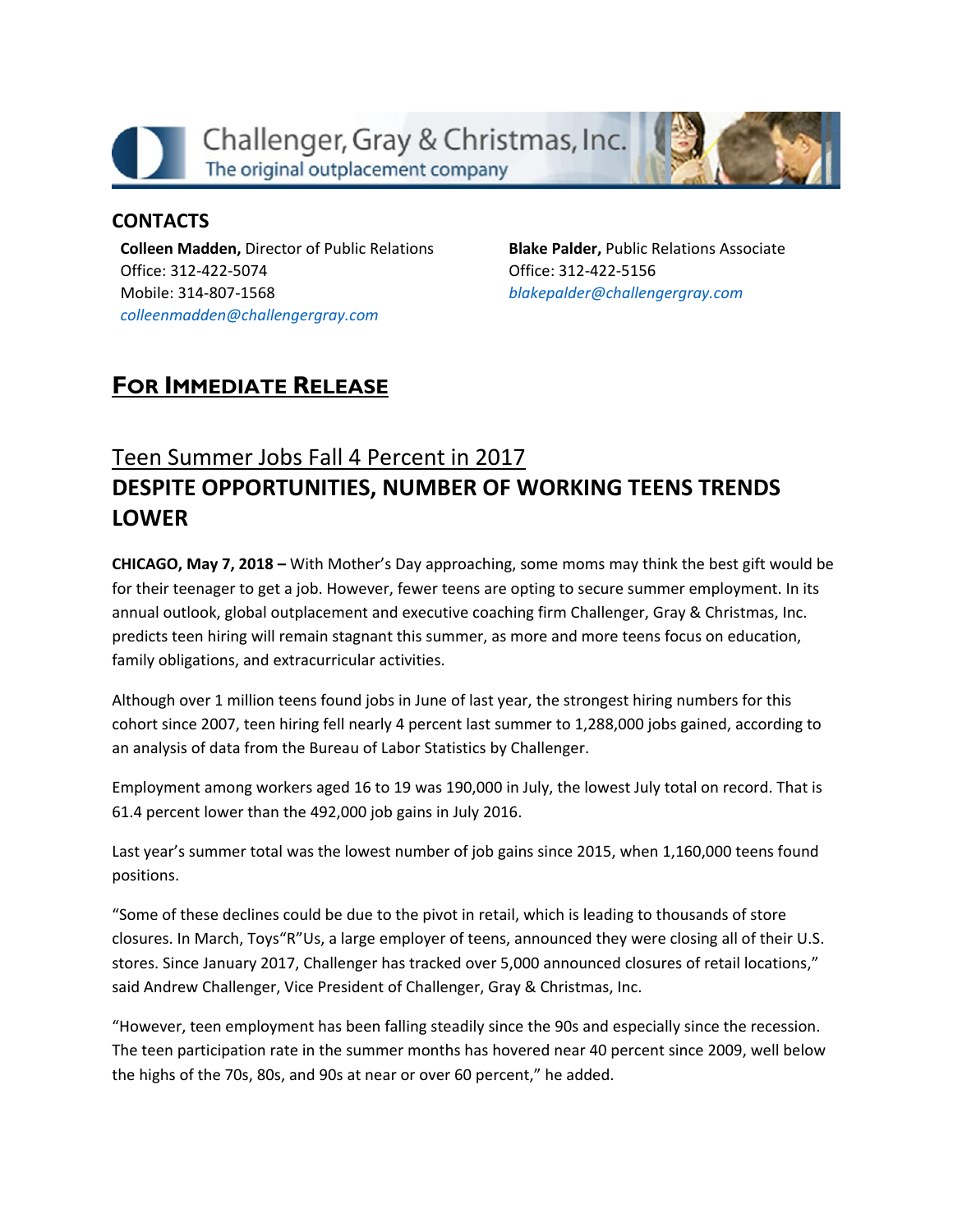



*Source: Challenger, Gray & Christmas, Inc., with non-seasonally adjusted data from the U.S. Bureau of Labor Statistics*

"With the myriad responsibilities facing American teens, it's no wonder few opt to add "summer job" to the list. However, the kinds of jobs that employ most teenagers help build crucial soft skills that many employers value," said Challenger.

In fact, according to the Pew Research Center, wages have risen faster in occupations that require more social and analytical skills compared to occupations that require manual labor. From 1990 to 2015, the average hourly wage for occupations requiring higher levels of analytical skills rose from \$23 to \$27, while the mean hourly wage for occupations requiring higher levels of social skills rose from \$22 to \$26. That is compared to an increase from \$16 to \$18 for jobs requiring average or above average physical skills in the same time period.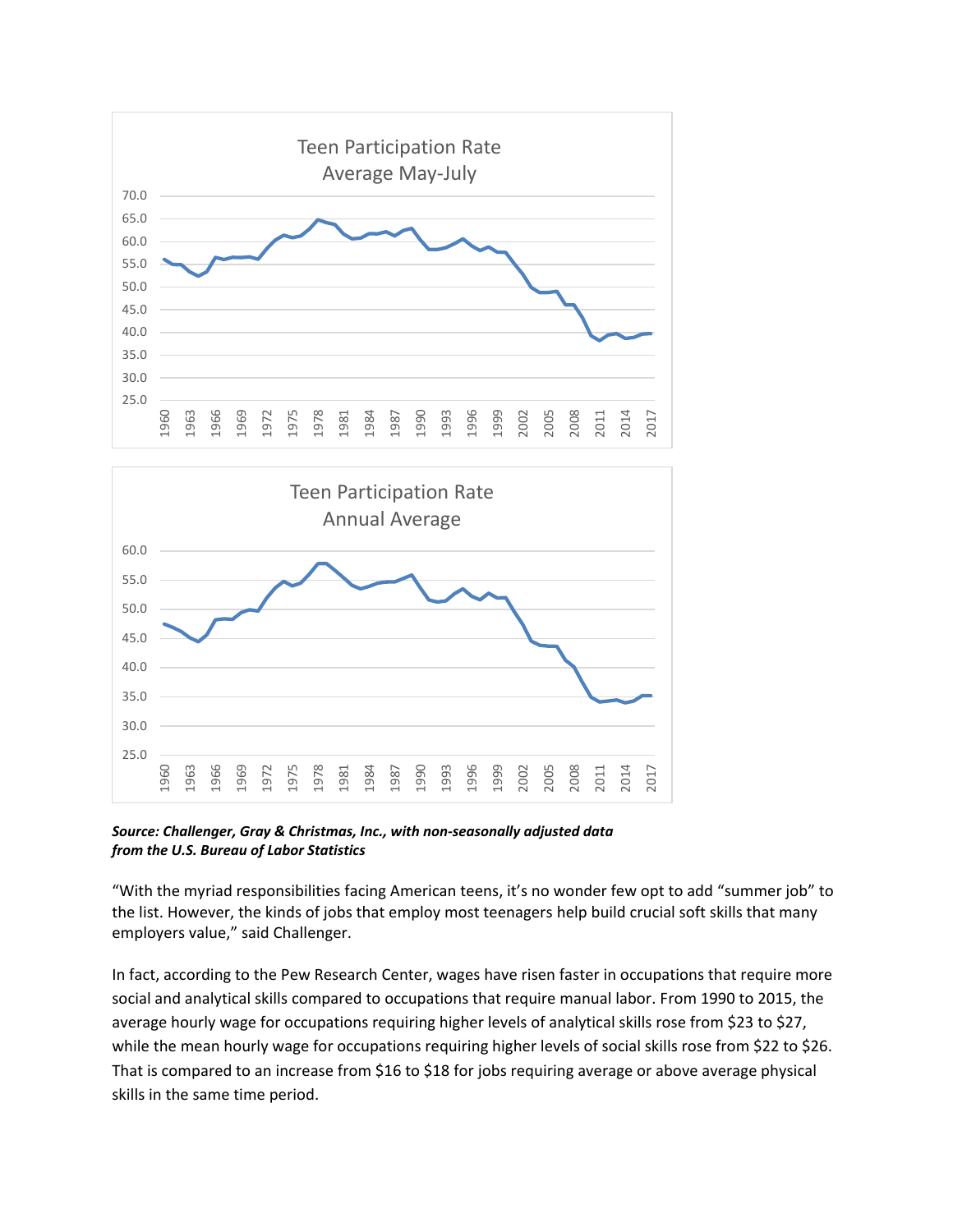"Jobs that are customer-facing, those that require teens to interact with colleagues in an office setting or even lead children in summer activities, help develop skills that employers routinely seek in new hires. It would be wise for teens to consider trying to fit a part-time summer position into their busy schedules," said Challenger.